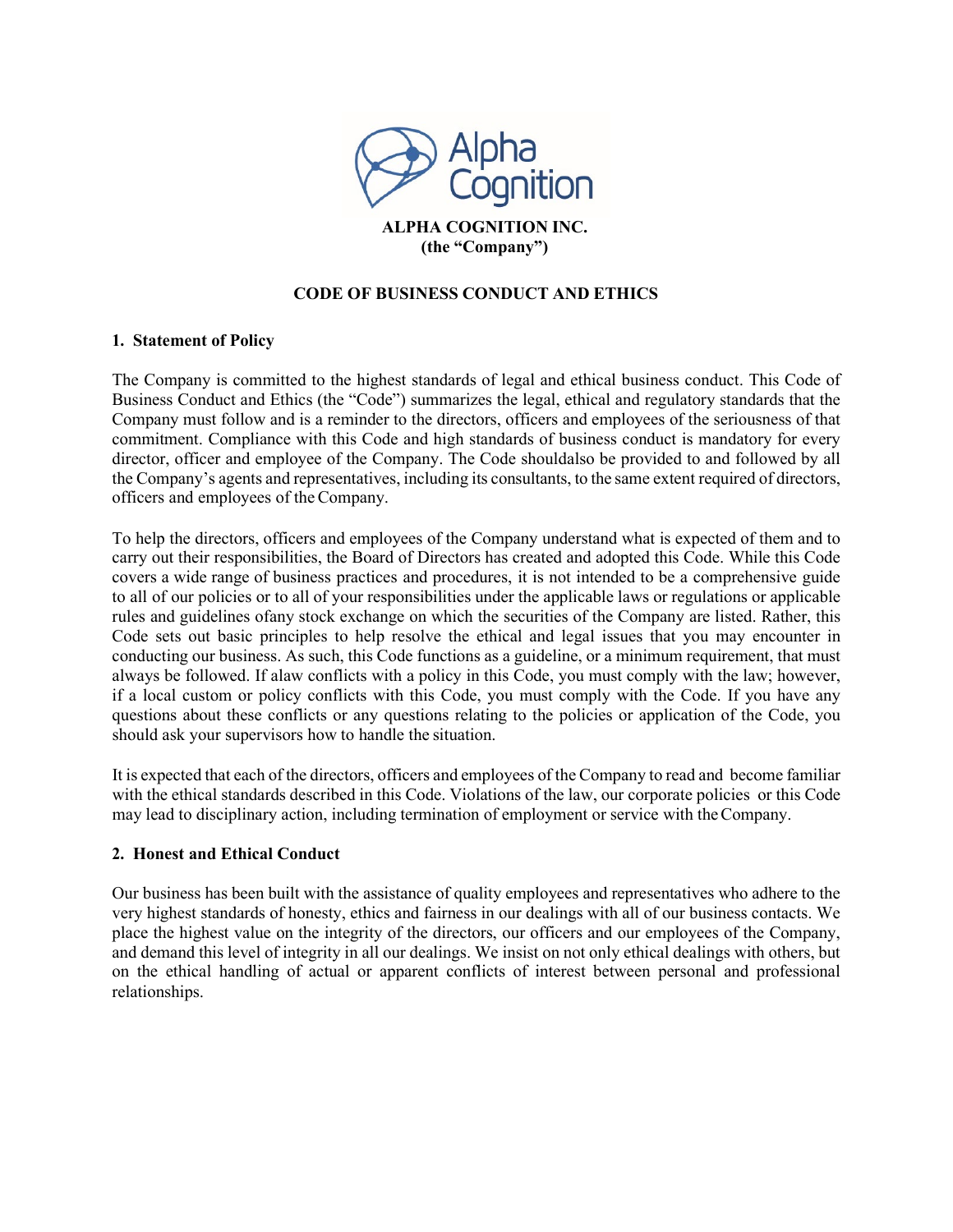a) Competition and Fair Dealing. All directors, officers and employees of the Company are required to deal honestly and fairly with our customers, suppliers, competitors, other employees and other third parties. We seek to outperform our competition fairly and honestly. Stealing proprietary information, possessing trade secret information that was obtained without the owner's consent, or inducing such disclosures by past or present employees of others is prohibited. No employee should take unfair advantage of anyone through manipulation, concealment, abuse of privileged information, misrepresentation of material facts or any other intentional unfair practice.

b) Conflicts of Interest and Corporate Opportunities. The directors, officers and employees of the Company should not be involved in any activity that creates or gives the appearance of a conflict of interest between their personal interests and the interests of the Company. A conflict of interest occurs when an individual's private interest interferes in any way or may appear to interfere with the interests of the Company as a whole. A conflict situation can arise when a director, officer or employee takes actions or has interests that may make it difficult to perform his or her work for the Company objectively and effectively. Conflicts of interests may also arise when a director, officer or employee, or a member of his or her family, receives an improper personal benefit as a result of his or her position with the Company. Loans to, or guarantees of obligations of, employees and their family members may create conflicts of interest.

It may be a conflict of interest for a director, officer or employee to work simultaneously for a competitor, customer or supplier. The best policy is to avoid any direct or indirect business connection with our customers, suppliers or competitors, except on our behalf. In particular, except as provided below, no director, officer or employee shall:

- i. be a consultant to, or a director, officer or employee of, or otherwise operate an outside business that:
	- 1. markets products or services that compete directly or indirectly with the current or potential products, therapies, therapeutic programs or services developed or being developed by the Company,
	- 2. supplies products or services to the Company, or
	- 3. purchases products or services from the Company,
- ii. accept any personal loan or guarantee of obligations from the Company, except to the extentsuch arrangements have been approved by outside legal counsel and are legally permissible; or
- iii. conduct business on behalf of the Company that will result either directly or indirectly in personal gain.

Directors, officers and employees must notify the Chairman of the Audit Committee of the Company of the existence of any actual or potential conflict of interest. With respect to officers or directors, the Board may make a determination that a particular transaction or relationship will not result in a conflict of interest covered by this policy. With respect to all other employees or agents, outside legal counsel, acting independently, or the Board may make such a determination. Any waivers of this policy as to an officer or director may only be approved by the Board of Directors of the Company. If you are not sure whether a potential matter constitutes a conflict of interest, please contact the Chairman of our Audit Committee, who will assist you in the determination.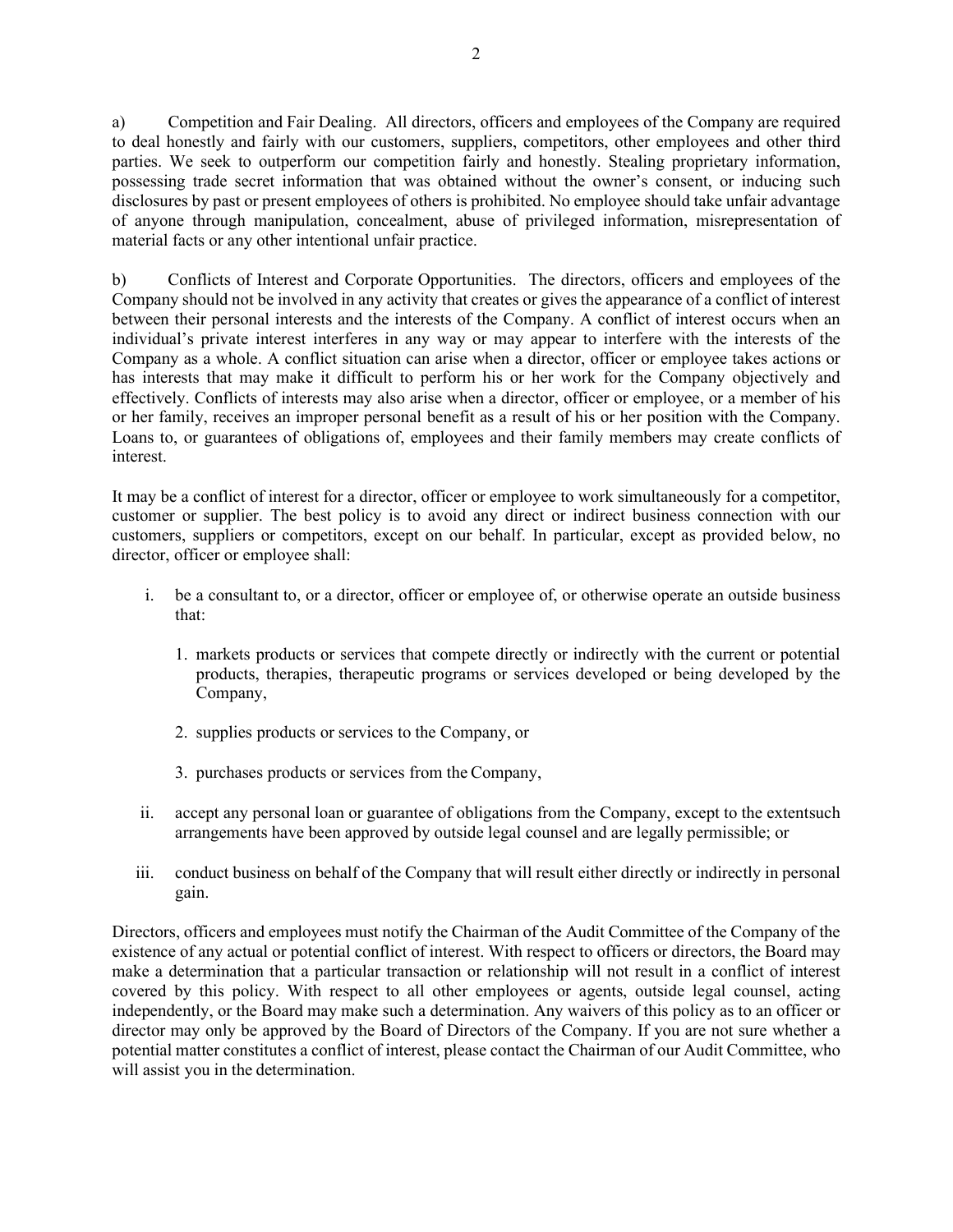c) Confidentiality. Our directors, officers and employees are entrusted with our confidential information and with theconfidential information of our suppliers, customers or other business partners. This information includes all non-public information that might be of use to competitors, or harmful to the Company or itscustomers, if disclosed, and may include (i) technical or scientific information about current and future products, services or research, (ii) business or marketing plans or projections, (iii) earnings and other internal financial data, (iv) personnel information, (v) supply and customer lists and (vi) other nonpublic information that, if disclosed, might be of use to our competitors, or harmful to our suppliers, customers or other business partners. This information is our property, or the property of our suppliers, customers or business partners, and in many cases was developed at great expense.

Our directors, officers and employees must maintain the confidentiality of confidential information entrusted to them by the Company, their suppliers, customers or other business partners, except when disclosure is authorized by outside legal counsel or is otherwise required by applicable laws or regulations. This obligation to preserve confidential information continues even after your employment ends. In connection with this obligation, some employees may have executed a confidentiality agreement when he or she began his or her employment with the Company. Please see your confidentiality agreement, if any, and the Company's employee handbook for further information regarding your responsibilities in this area.

## **3. Record-Keeping**

Honest and accurate recording and reporting of information is required of directors, officers and employees of the Company in order to make responsible business decisions. All of the books, records, accounts and financial statements of the Company must be maintained in reasonable detail, must appropriately reflect the Company's transactions, and must conform both to applicable legal requirements and to the Company's system of internal controls.

Many employees regularly use business expense accounts, which must be documented and recorded accurately. If you are not sure whether a certain expense is legitimate, ask your supervisor or manager.

### **4. Protection and Proper Use of Corporation Assets**

All directors, officers and employees should endeavor to protect the assets of the Company and ensure their efficient use. Theft, carelessness and waste have a direct impact on the Company's profitability. Any suspected incident of fraud or theft should be immediately reported for investigation. Equipment should not be used for non-Company business, though incidental personal use may be permitted. The law forbids persons from stealing the property of the Company, including cash, credit cards and other tangibleand intangible assets. Any suspected incident of fraud or theft should be immediately reported forinvestigation. The Company's information technology system and other technology resources may be used only for legitimate business-related communications, though occasional personal use that is professional and does not interfere with the Company's business may be permitted. All directors, officers and employees are prohibited from sharing their passwords, or customers' passwords. The unauthorized use and/or disclosure of other users' passwords is prohibited. Employees must abide by all security restrictions on all of the Company's technology systems and resources and are prohibited from attemptingto evade, disable or "crack" passwords or other security provisions or otherwise attempt to improperly access such systems or resources.

The obligation to protect the assets of the Company includes its proprietary information. Proprietary information includes intellectual property such as trade secrets, patents, trademarks, and copyrights, as well as business, lists of customers, data, codes, programs, methods, processes, and procedures in connection with the development and providing of the Company's products, market research, marketing and service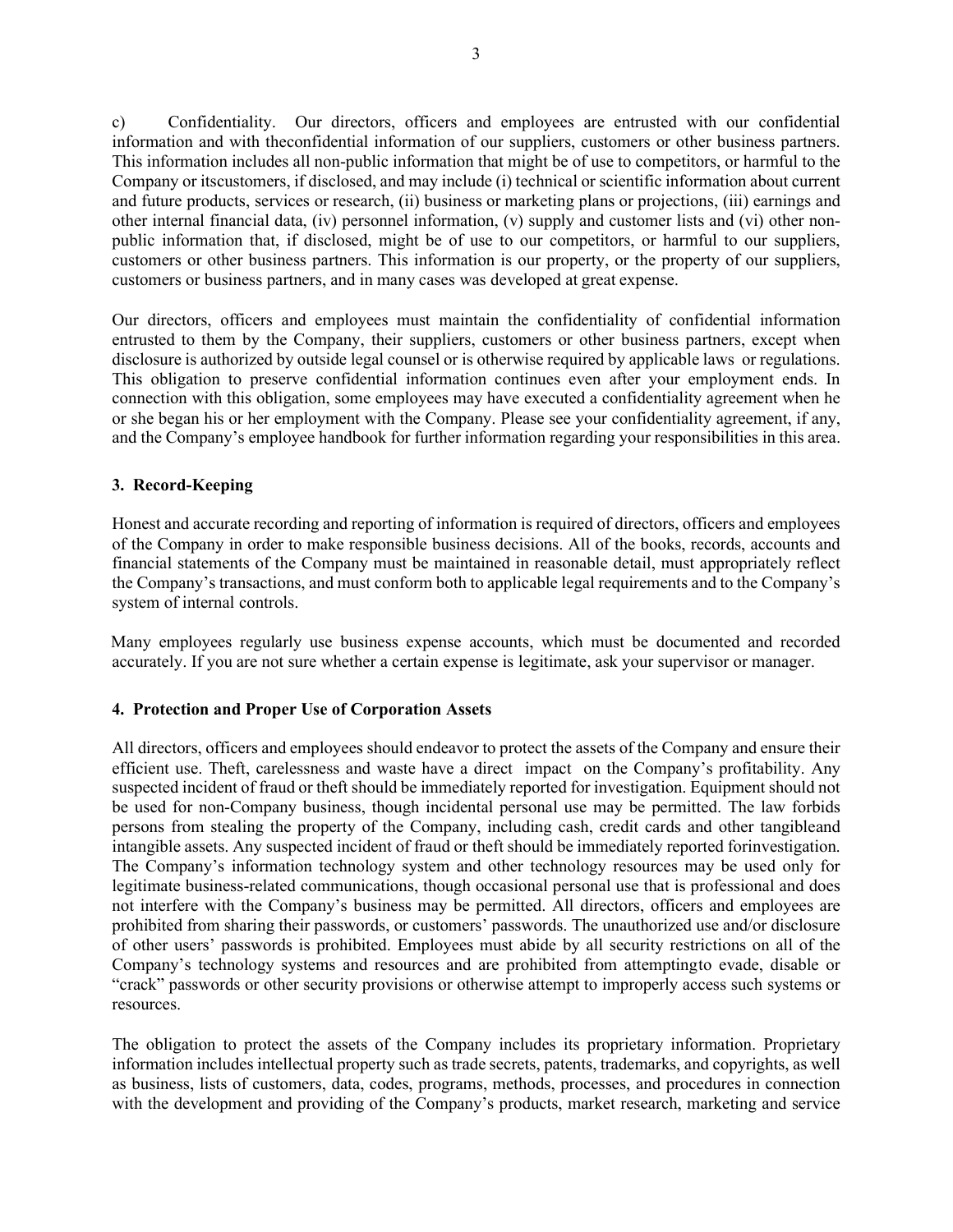plans, engineering and manufacturing ideas, designs, databases, records, salary information, the Company's agreements with vendors and other third parties, financial information and projections,and other commercially sensitive information which is not readily available to the public through legitimate origins, and any unpublished financial data and reports. Unauthorized use or distribution of thisinformation would violate policy of the Company, could be illegal and may result in civil or even criminal penalties. The obligation to preserve confidential information continues even after employment ends. The following is a summary of the main areas of intellectual property and confidential information:

a) Patents are granted on inventions, such as new or improved machines, drug compounds, research discoveries, processes, computer programs, and methods of doing business. The Company strives to protect its inventions with patents. The inventions you create in the course of your employment belong to the Company.

b) Trademarks are distinctive symbols, words or groups of words that distinguish the products or services of a particular company from those of other companies. Consistent and careful usage of all trademarks of the Company is imperative.

c) Copyrights protect original works of authorship, such as written materials, software, audio- visual works, photographs, drawings, illustrations and similar works. An employee who creates a work in the scope of his or her employment creates it as a work made for hire, thus the Company is the owner of the copyright. However, the copyright of a work rests initially with the author or authors of the work, therefore it is essential that all contracts involving work to be done for the Company by a third-party secure ownership of the copyright in that work for the Company.

d) Confidential Information is any information that gives the Company a competitive edge in the marketplace or that would harm the Company if disclosed inappropriately. Remember to stamp all confidential information with approved confidential and proprietary markings. You should not leave confidential information in places where it could be easily seen or found by unauthorized individuals. You should not discuss confidential information in public places where you could be overheard. Follow the required procedures for safeguarding and disposing of confidential information, rather than throwing it away in an ordinary garbage can.

Employees, officers and directors are prohibited from taking for themselves personally opportunities that are discovered through the use of corporate property, information or position without the consent of the Board of Directors. No employee may use corporate property, information or position for improper personal gain, and no employee may compete with the Company directly or indirectly. Employees, officers and directors owe a duty to the Company to advance its legitimate interests when the opportunity to do so arises.

## **5. Provide Full, Fair, Accurate, Timely and Understandable Disclosure**

We are committed to providing our stockholders and investors with full, fair, accurate, timely and understandable disclosure in the reports of the Company. You must take all steps available to assist the Company in these responsibilities. To this end, directors, officers and employees of the Company shall:

- not make false or misleading entries in our books and records for any reason
- notify the Chief Financial Officer (the "CFO") of the Company, or other person operating insuch a capacity, if they become aware of an unreported or questionable transaction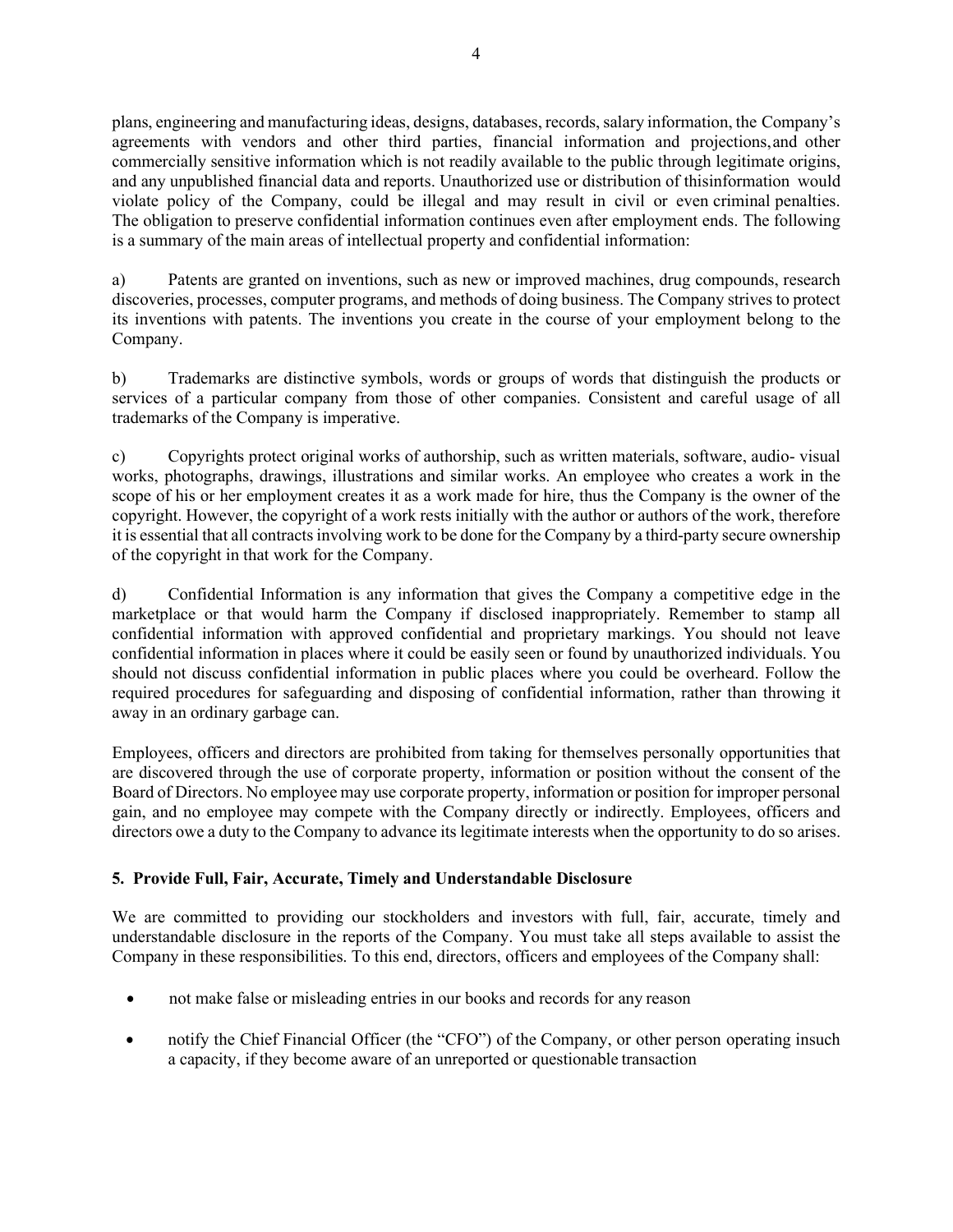- maintain a system of internal accounting controls that will provide reasonable assurances to management that all transactions are properly recorded
- prohibit the establishment of any undisclosed or unrecorded funds or assets
- maintain a system of internal control over financial reporting that will provide reasonable assurances to our management that material information about the Company is made known to management, particularly during the periods in which our periodic reports are being prepared, and
- present information in a clear and orderly manner and avoid the use of unnecessary legal and financial language in the information provided to stockholders and, if applicable, our periodic reports.

### **6. Special Ethical Obligations for Employees with Financial Reporting Responsibilities**

The Chief Executive Officer ("CEO"), CFO, controller, or other persons performing similar functions for the Company (collectively, the "Principal Officers"), each bear a special responsibility for promoting integrity throughout the Company. Furthermore, each of our Principal Officers has specific responsibilities with respect to the financial reporting and public disclosures of the Company. Because of this special role, our Principal Officers are bound by the following Financial Officer Code of Ethics, and each agrees that he or she will:

- Act with honesty and integrity, including the ethical handling of actual or apparent conflicts of interests between personal and professional relationships,
- Comply with all applicable laws, rules and regulations of federal, state, provincial and local governments, and other appropriate private and public regulatory agencies applicable to the performance of his or her duties with the Company,
- Comply with the established accounting procedures, system of internal control over financial reporting of the Company and generally accepted accounting principles,
- Promptly disclose to the Audit Committee any significant deficiencies in the design or operation of the internal control over financial reporting of the Company impacting the collection and reporting of financial data and any fraud involving management or other employees who play a significant role in the internal control over financial reporting of the Company; and
- Provide information that is accurate, complete, objective, relevant, timely and understandable to ensure full, fair, accurate, timely and understandable disclosure in reports and documents that the Company files with, or submits to, stock exchanges, securities commissions or governmental agencies, and in other public communications made by the Company.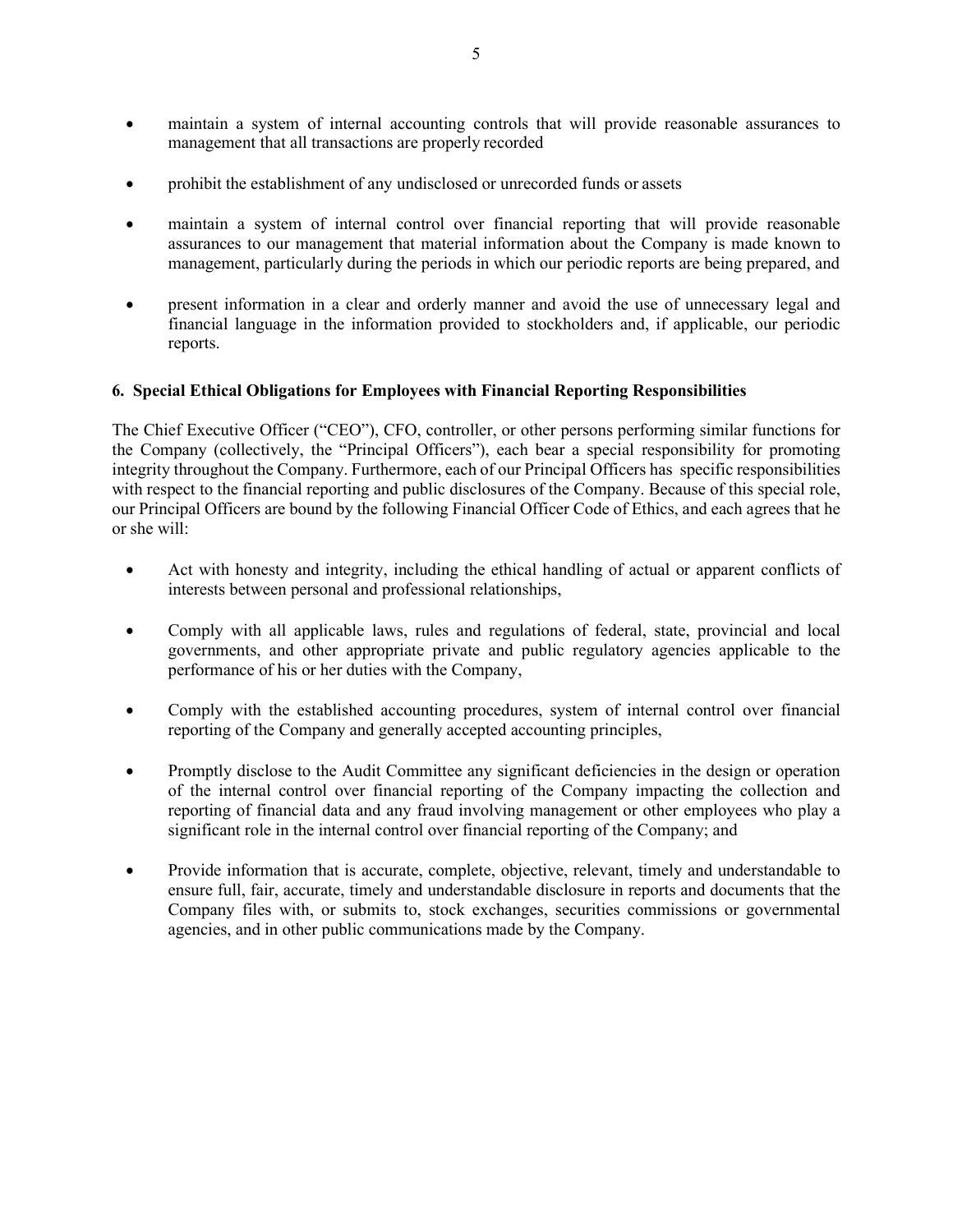### **7. Compliance with all Laws, Rules and Regulations**

We are committed to full compliance with the laws and regulations of the cities, provinces and countries in which we operate. We expect all of our directors, officers and employees to obey the law. Specifically, we are committed to:

- maintaining a safe and healthy work environment and complying with all applicable safety and health laws. As appropriate, the Company will develop, implement, review and update programs designed to comply with the applicable Occupational Health and Safety legislation standards,
- promoting a workplace that is free from discrimination or harassment based on race, color, religion, sex, age, national origin, disability or other factors that are unrelated to the business interests of the Company,
- supporting fair competition and laws prohibiting restraints of trade and other unfair trade practices,
- conducting our activities in full compliance with all applicable environmental laws,
- prohibiting any illegal payments, gifts or gratuities to any government or government employee. All directors, officers and employees shall refer to the Company's policies regarding guidelines on the receipt or acceptance of gifts, entertainment or other items from vendors, customers and business partners,
- prohibiting the unauthorized use, reproduction, or distribution of any third party's trade secrets, copyrighted information or confidential information;
- ensuring adherence to the terms outlined in the Company's Disclosure Policy and Insider Trading Policy and ensure compliance with applicable securities laws governing (i) trading in securities of the Company while in possession of material non-public information concerning the Company, (ii) tipping and (iii) disclosure of material non-public information to outsiders, and shall avoid embarrassment by preventing the appearance of improper trading or tipping; and
- complying with all applicable securities laws and applicable rules and guidelines of any stock exchange on which the securities of the Company are listed.

### **8. Government and Third-Party Investigations**

The Company may be subjected to information requests, inspections or investigations by governmental entities or private, third-party litigants. The policy of the Company is to cooperate fully with all legal and reasonable information requests, inspections or investigations, but the CEO, CFO or other persons performing similar functions for the Company (collectively, the "Executive Officers") are responsible for determining how the Company will respond to such actions. Individual directors, officers and employees are not authorized to respond to such actions without first consulting with an Executive Officer.

All directors, officers and employees should notify an Executive Officer immediately about any governmental or third-party information request, inspection, investigation, search warrant or subpoena of the Company or its personnel or customers. All directors, officers and employees should notify an Executive Officer immediately about any information request, inspection or investigation by any stock exchange or self-regulatory organization that is directed to the Company or its personnel before any information is given to the entity.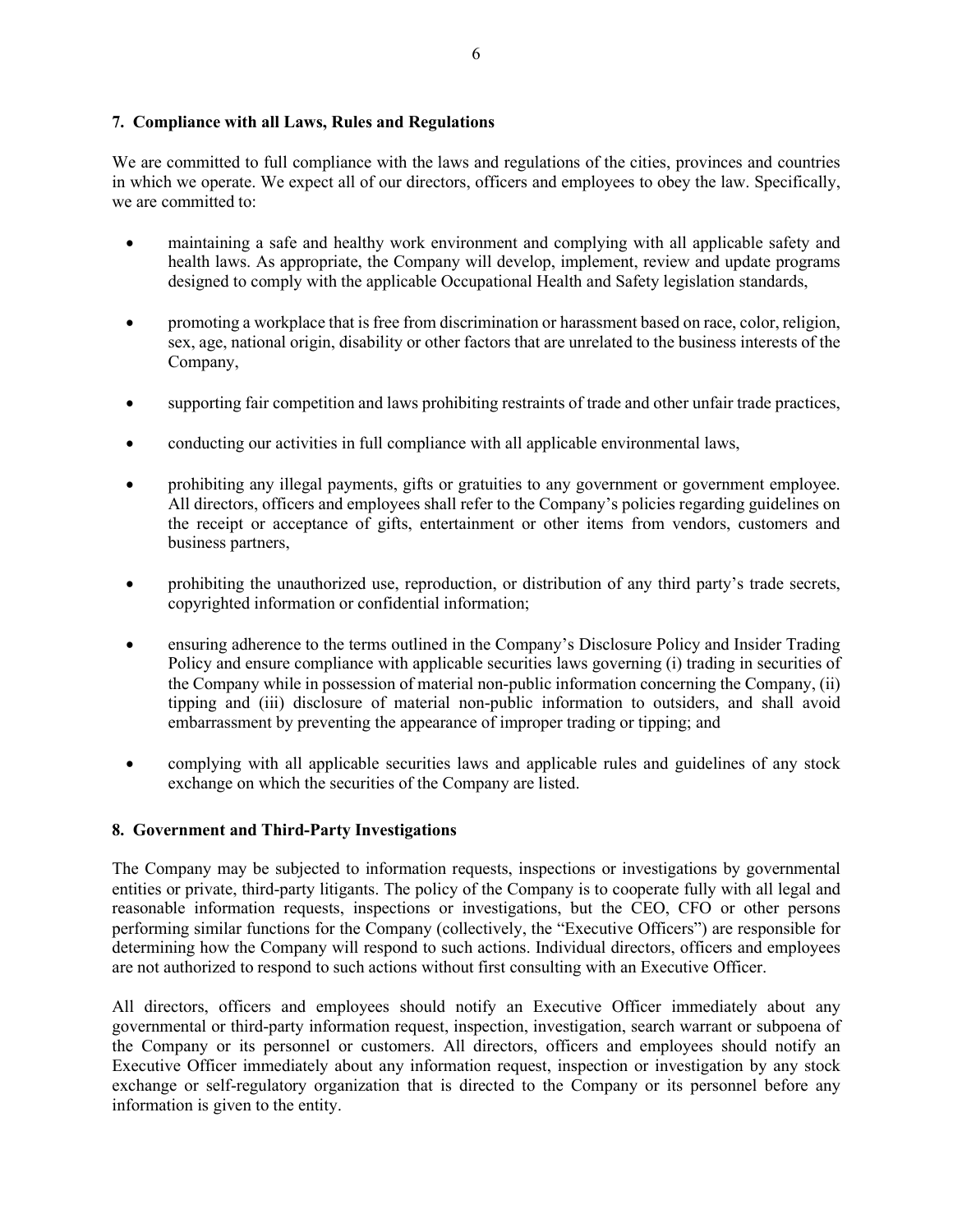#### **9. Political Activities**

All directors, officers and employees shall comply with all applicable local, provincial and federal laws regulating contributions to political candidates, campaigns and parties.

All directors, officers and employees are prohibited from making any contribution in the Company's name to any local, provincial or federal political candidate, campaign or party. A personal contribution toa political candidate does not violate this policy. Visits to the Company by political figures for proper business purposes does not violate this policy. Directors, officers and employees should obtain written approval of an Executive Officer before establishing any provincial or federal political action committee.

The Company in no way seeks to discourage any person from participating on an individual basis in political activities on the person's own time. No director, officer or employee, however, may use the Company's name in connection with individual political activities, except if the employee is required by law to identify where he or she is employed in connection with a permitted transaction.

#### **10. Money Laundering**

The Company takes a strong stance against the practice of money laundering and takes all reasonable measures to prevent its services from being used for illegal purposes. If there is any concern about the reputation, integrity or source of funds of a customer or business associate, the Company will not conduct business with that person or business.

#### **11. Compliance Procedures; Reporting Violations; and Effect of Violations**

Compliance with this Code, first and foremost, is the individual responsibility of every director, officer and employee. We attempt to foster a work environment in which ethical issues and concerns may be raised and discussed with supervisors or with others without the fear of retribution. It is our responsibility to provide a system of reporting and access when you wish to report a suspected violation, or to seek counseling, and the normal chain of command cannot, for whatever reason, be used.

a) Administration. Our Board of Directors and Audit Committee have established the standards of business conduct contained in this Code and oversee compliance with this Code. This Code will be included in the orientation of new employees and provided to existing directors, officers and employees on an ongoing basis.

b) Reporting Violations and Questions. Directors, officers and employees must promptly report, in person or in writing, any known or suspected violations of laws, governmental regulations or this Code in accordance with the Company's Whistleblower Policy. Any questions or violation reports will be addressed immediately and seriously.

c) No Retaliation. We will not allow any retaliation against a director, officer or employee who acts in good faith in reporting any violation. All reports will be treated confidentially to every extent possible.